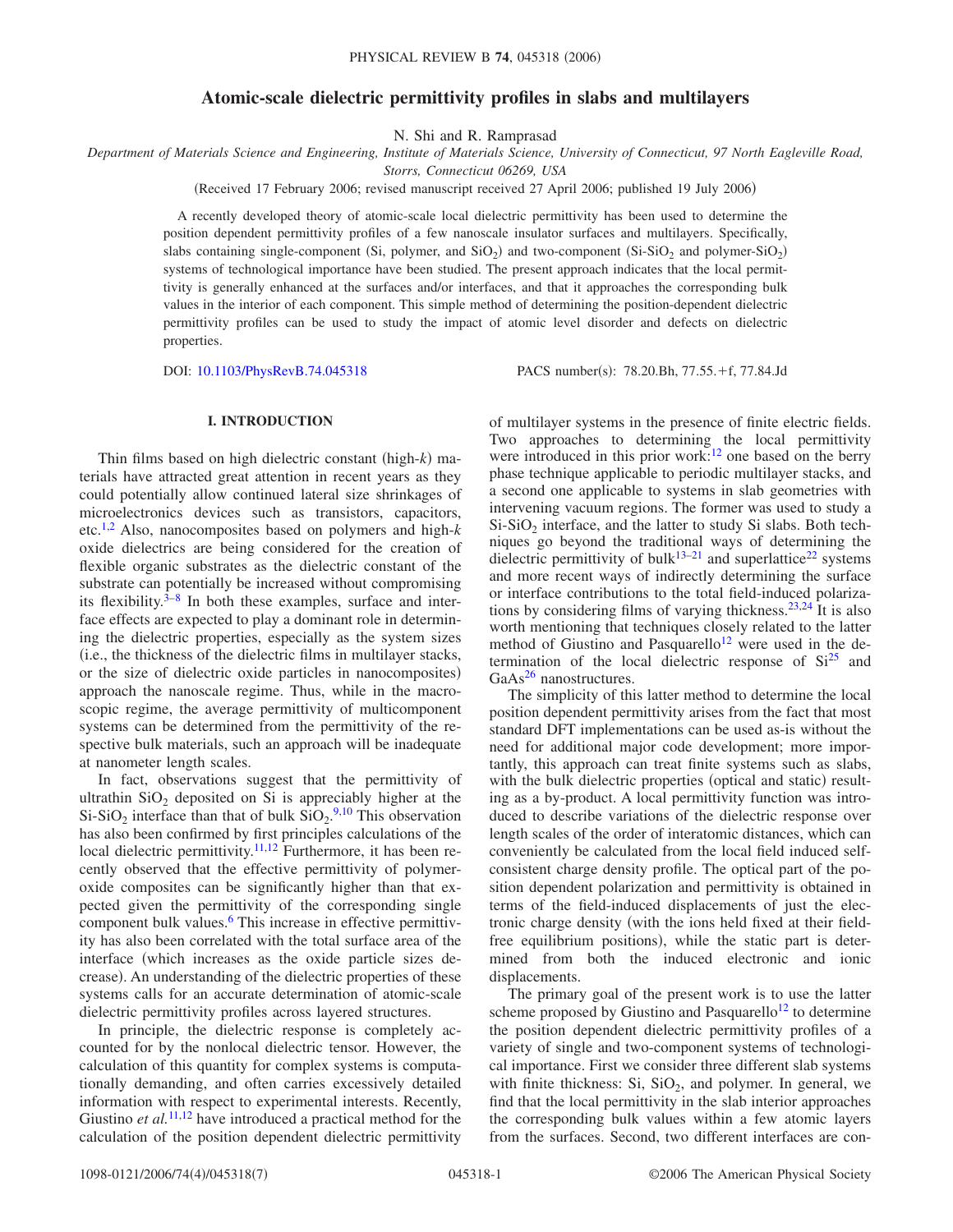sidered:  $Si-SiO<sub>2</sub>$  and  $SiO<sub>2</sub>$ -polymer. We show that bulk permittivities are recovered within distances from the interface corresponding to a few bond lengths and that the local permittivity is enhanced in the interfacial suboxide region.

The present paper is organized as follows. Section II outlines the theory, as implemented here, for obtaining the local permittivity profile, closely following the prior development.<sup>12</sup> In Sec. III, we specify the technical details of our computational approach. Section IV is devoted to applications to Si,  $SiO<sub>2</sub>$ , and polymer slabs, as well as to the  $Si-SiO<sub>2</sub>$  and  $SiO<sub>2</sub>$ -polymer interfaces. Finally, our conclusions are drawn in Sec. V.

#### **II. THEORY OF LOCAL PERMITTIVITY**

From the in-medium Maxwell equation, the induced microscopic polarization  $p(r)$  can be obtained from the induced charge density  $\rho_{ind}(\mathbf{r})$  through the Gauss relation<sup>28</sup>

$$
\nabla \cdot \mathbf{p}(\mathbf{r}) = -\rho_{ind}(\mathbf{r}).\tag{1}
$$

<span id="page-1-0"></span>In this work, we are primarily interested in multilayer geometries periodic along the *x*-*y* plane, with the surface or interface normal aligned along the *z* direction. For such a quasi-one-dimensional system, Eq. ([1](#page-1-0)) reduces to

$$
\frac{d}{dz}\overline{p}(z) = -\overline{\rho}_{ind}(z),\tag{2}
$$

<span id="page-1-1"></span>where the  $\bar{p}(z)$  and  $\bar{p}_{ind}(z)$  are the polarization and induced charge density, respectively, averaged along the *x*-*y* plane. The induced charge density  $\bar{p}_{ind}(z)$  can be evaluated by applying finite electric fields of  $\pm \delta$  along the *z* direction and taking the differences of the resulting charge densities for the positive and negative fields. The solution of Eq.  $(2)$  $(2)$  $(2)$  is the following:

$$
\bar{p}(z) = \bar{p}_{-\infty} - \int_{-\infty}^{z} \bar{p}_{ind}(z')dz'.
$$
 (3)

Assuming that our slab of finite thickness is placed at  $z > 0$ , the constant  $\bar{p}_{-\infty}$  can be set to zero as it corresponds to the polarization at  $-\infty$ , a region where charge density is zero.

Using the above procedure, both the optical (high frequency) and the static (low frequency) microscopic polarization can be calculated. For the optical case, the atoms are fixed at their field-free equilibrium positions, and only the electronic degrees of freedom are allowed to relax in response to the applied electric field, as in the high frequency limit, we expect only the electrons to respond to the external electric field. For the static case, both the electrons and ions are allowed to respond to the electric field. Finally, in supercell slab calculations where the polarization is induced due to both the external electric field and the periodic image dipoles, the true polarization due to just the external electric field can be obtained using a simple scaling procedure de-scribed earlier.<sup>23,[24](#page-5-13)</sup>

The calculated polarization profile can then be used to determine the position dependent local (relative) permittivity (or dielectric constant), using

$$
\epsilon(z) = \frac{\partial \bar{p}(z)}{\epsilon_0 \partial E_{loc}(z)} + 1, \tag{4}
$$

<span id="page-1-2"></span>where  $\epsilon_0$  is the permittivity of free, and  $E_{loc}(z)$  is the local electric field given by  $E_{loc}(z) = E_{ext} - \bar{p}(z) / \epsilon_0$ , with  $E_{ext}$  being the external electric field. For linear dielectrics, such as the ones considered here,  $\partial \bar{p}(z) / \partial E_{loc}(z) = \bar{p}(z) / E_{loc}(z)$ , and Eq.  $(4)$  $(4)$  $(4)$  reduces to

$$
\epsilon(z) = \frac{\epsilon_0 E_{ext}}{\epsilon_0 E_{ext} - \bar{p}(z)}.
$$
\n(5)

<span id="page-1-3"></span>In the present work,  $E_{ext} = 2\delta$ , as  $\bar{p}(z)$  was determined from charge densities due to fields of  $+\delta$  and  $-\delta$  along the *z* direction separately. Using  $\bar{p}(z)$  corresponding to the optical and static cases results, respectively, in the optical and static local permittivities.

#### **III. METHOD AND MODELS**

All calculations presented here were performed using the local density approximation (LDA) within DFT (Ref. [27](#page-5-17)) as implemented in the local orbital SIESTA code.<sup>29</sup> Normconserving nonlocal pseudopotentials of the Troullier-Martins type were used to describe all the elements. The atomic configuration  $[Ne]3s^23p^2$  was used for the Si pseudopotential,  $[He]2s^22p^4$  for the O pseudopotential,  $[He]2s^4$  for the C pesudopotential, and [H] for H pseudopotential. Semicore corrections were used for Si. A double-zeta plus polarization (DZP) basis set with orbital-confining cutoff radii was determined by a PAO. Energyshift parameter of 0.0001 Ry was used for all calculations. SiO<sub>2</sub> in the  $\alpha$ -quartz and  $\beta$ -cristobalite phases were considered. 75 and 64 special **k** points, respectively, yielded well converged bulk and slab results for Si. The corresponding number of special **k** points that resulted in converged results for  $SiO<sub>2</sub>$  in the  $\beta$ -cristobalite phase were 108 and 36, and those for SiO<sub>2</sub> in the  $\alpha$ -quartz phase were 74 and 23. 18 special **k** points yielded well converged polymer slab results. The equilibrium positions of all the atoms were determined by requiring the forces on each atom to be smaller than 0.01 eV/Å.

The equilibrium lattice constant of Si in the diamond crystal structure was calculated here to be 5.43 Å, which agrees well with prior DFT calculations  $(5.48 \text{ Å})$  (Refs. [11,](#page-5-6) [12,](#page-5-7) and [30](#page-5-19)) and experiments  $(5.43 \text{ Å})$ . <sup>[31,](#page-5-20)[32](#page-5-21)</sup> The equilibrium lattice constants, *a* and *c*, in  $\alpha$ -quartz SiO<sub>2</sub> calculated here to be 4.91 Å and 5.41 Å, respectively, also agree well with prior DFT calculations  $(5.02 \text{ Å} \text{ and } 5.53 \text{ Å})$ ,<sup>[33,](#page-5-22)[34](#page-5-23)</sup> and with experimental results  $(4.92 \text{ Å} \text{ and}$ . [35F](#page-5-24)or  $\beta$ -cristoballite, the calculated lattice constant was 7.49 Å, in reasonable agreement with other theory  $(7.14 \text{ Å})$ ,<sup>[36](#page-5-25)</sup> and experiments  $(7.17 \text{ Å})$ .<sup>[37](#page-5-26)</sup> A C<sub>12</sub>H<sub>26</sub> hydrocarbon chain was used to model a polymer. The calculated C-C and C-H bond distances were 1.52 Å and 1.12 Å, in good agreement with the experiments  $(1.54 \text{ Å}$  and  $1.10 \text{ Å})$ .<sup>[38](#page-5-27)</sup> For all slab calculations, the equilibrium atomic positions in the absence of an external electric field including surface relaxation and reconstructions), was first determined. Electric field of strength  $\pm 0.01$  eV/Å was then applied, and the resulting total charge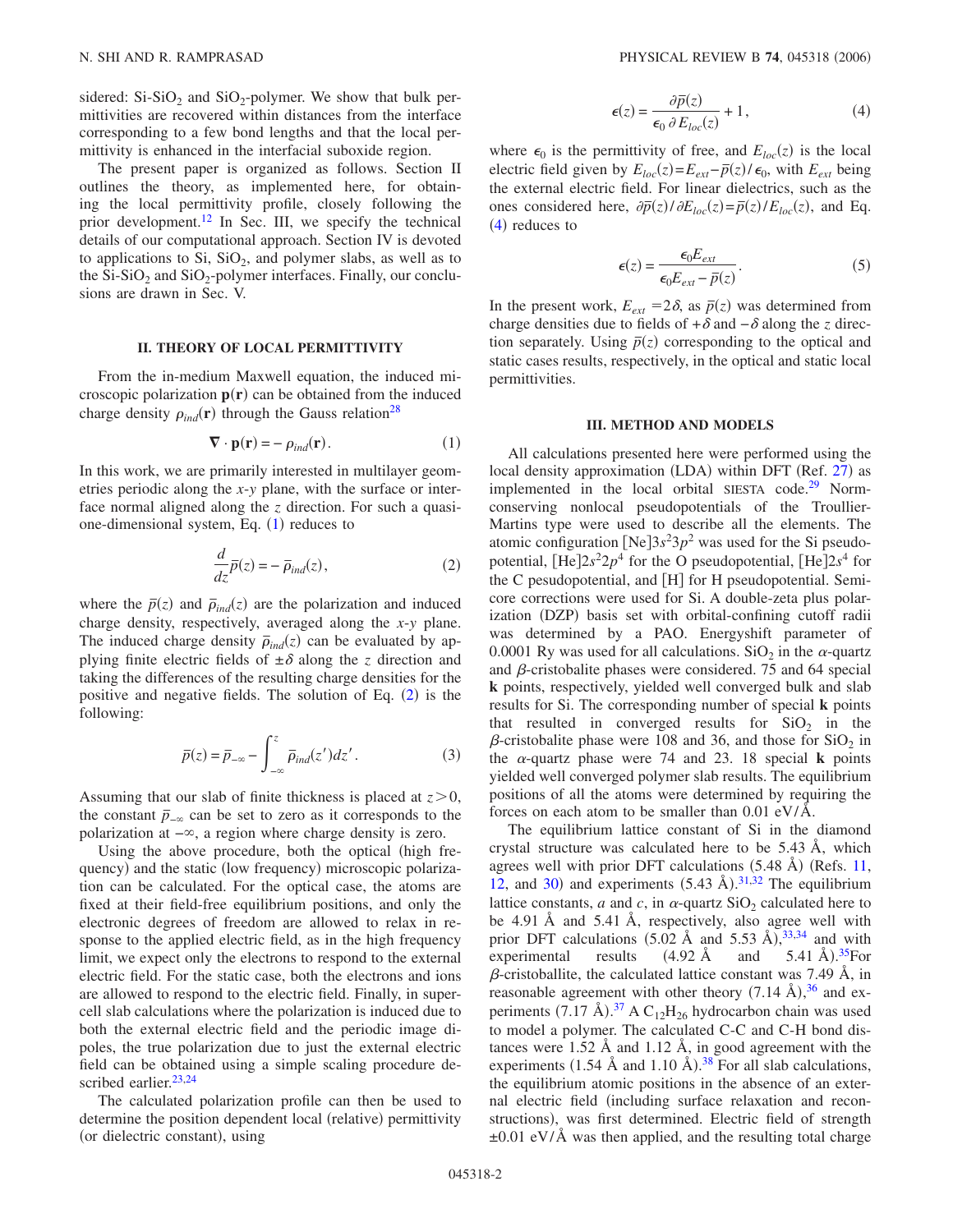<span id="page-2-0"></span>

FIG. 1. Static (solid) and optical (dotted) planar-averaged polarization (a) and dielectric constant (b) of a Si (001) slab as a function of position *z* normal to the slab surface. The static polarization and dielectric constant when the surface Si atoms are passivated by H atoms are also shown (dashed lines).

density was used to calculate the optical and static local polarizations and permittivity.

#### **IV. RESULTS**

Below we present the results for the Si,  $C_{12}H_{26}$ ,  $\beta$ -cristobalite, and  $\alpha$ -quartz 1-component slabs first, before describing interfaces created from these slabs.

### A. Si and  $C_{12}H_{26}$  (polymer) slabs

A  $Si(001)$  slab with a finite thickness of 10.96 Å containing nine layers of Si along the *z* direction, and a  $2 \times 2$  unit cell along the surface plane was considered. The slab was terminated on both sides by Si atoms, and the atomic coordinates were first optimized in the absence of an external electric field. Following the procedure outlined in Sec. II, the planar-averaged induced charge density and the local polarization were calculated due to the application of an external field of strength  $\pm 0.01$  eV/Å; the calculated polarization profiles were then used to determine the permittivity profiles using Eq. ([5](#page-1-3)). The calculated planar averaged polarization  $\overline{p}(z)$  and dielectric constant  $\overline{e}(z)$  profiles along the *z* di-rection are shown in Fig. [1;](#page-2-0) the legends "optical" and "static" refer, respectively, to the cases when the atoms were fixed at

<span id="page-2-1"></span>

FIG. 2. Static (solid) and optical (dotted) planar-averaged polarization (a) and dielectric constant (b) of a periodic arrangement of hydrocarbon chains as a function of position *z* along the chain axis.

their field-free equilibrium positions, and when they were allowed to relax to their field-induced equilibrium positions. The legend "static-H" refers to the case when all the silicon atoms in the surface planes were passivated with H atoms. From the figure, we can see that the dielectric constant in the inner layers away from the surface approach the bulk Si value of about 12 for both optical and static cases, in good agreement with experimental estimates.<sup>39</sup> At the region within 3 Å of the surfaces, the polarization and dielectric constant increase from the bulk values in the static case due to the emergence of ionic character of bonds close to the surface. Termination of the free slab surfaces with H atoms results in a small reduction in the polarization and dielectric constant enhancement at the slab surfaces. The calculated polarization and dielectric constant profiles are in good agreement with the results of Giustino and Pasquarello, $12$ calculated using a similar method as here, as well as with the results of Delerue *et al.*[25](#page-5-14)

A  $C_{12}H_{26}$  molecule arranged in a square lattice with dimensions 4.91  $\AA \times 4.91$   $\AA \times 81.2$  Å and its chain axis along the *z* direction was used as a model of a bulk polymer. Figure [2](#page-2-1) shows the calculated planar averaged polarization and dielectric constant profiles along the *z* direction. From the figure, we can see that the dielectric constant in the interior of the chains approaches a constant value of about 2.4 for both optical and static properties. Although it is not clear whether the volume fraction (or density) of the polymers modeled here is meaningful from an experimental standpoint, we mention that the experimental estimates of the dielectric con-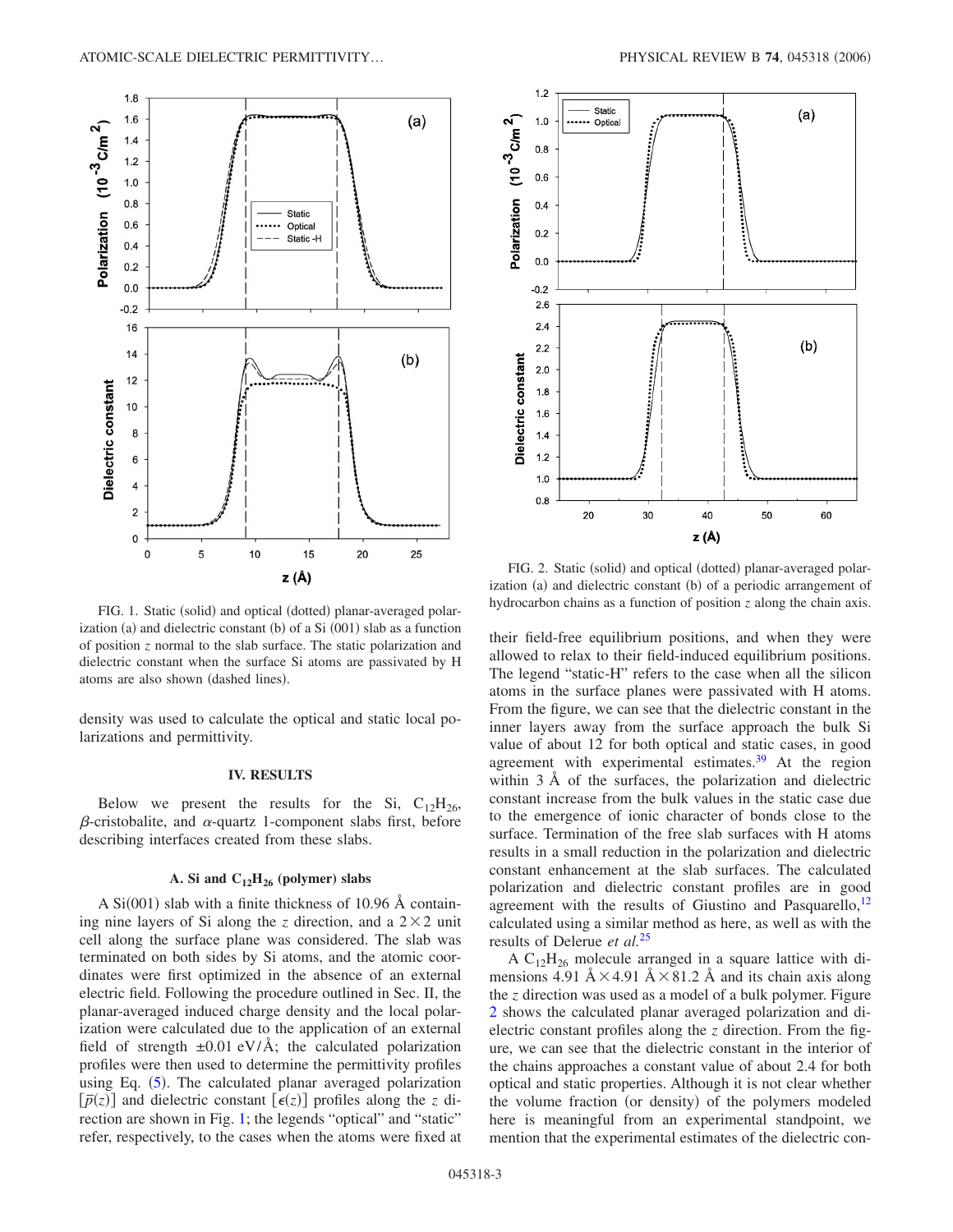<span id="page-3-0"></span>

<span id="page-3-1"></span>

FIG. 3. Static (solid) and optical (dotted) planar-averaged polarization (a) and dielectric constant (b) of a (001)  $\beta$ -cristobalite SiO<sub>2</sub> slab as a function of position *z* normal to the interface.

stant of hydrocarbon based polymeric materials is in the 2.0– 2.2 range. $40$  We also observe that the polarization and dielectric constant profiles drop off smoothly to the vacuum values from their "bulk" values, in contrast to the behavior of the Si slabs discussed above, presumably due to the fact that *all* the C atoms (including the ones at the ends of the chain) are in a similar tetrahedral coordination environment.

## **B.** SiO<sub>2</sub> slabs:  $\beta$ -cristobalite and  $\alpha$ -quartz

Si-terminated (001)  $\beta$ -cristobalite and (0001)  $\alpha$ -quartz slabs were considered next, with thickness along the *z* direction of 14.98 and 16.24 Å, respectively. These thicknesses were found to be sufficient to ensure a bulklike region in the interior of the slabs, as evidenced by negligible surface relaxations in the interior, under field-free conditions.<sup>24</sup> The calculated field-induced local planar averaged polarization and dielectric constant profiles for the  $\beta$ -cristobalite and  $\alpha$ -quartz slabs are shown in Figs. [3](#page-3-0) and [4,](#page-3-1) respectively. As with silicon slabs, we see that the polarization and dielectric constant attain constant values in the interior of the slabs, with an enhancement of these quantities in the surface regions. The optical and static dielectric constants for  $\beta$ -cristobalite, extracted from the interior of slabs were 2.5 and 4.5, respectively, and those for  $\alpha$ -quartz were 2.6 and 4.6, respectively, all in good agreement with experimental determinations. $41,42$  $41,42$ 

#### **C. Si-SiO2 interface**

The results given in the previous sections provide us with some of the ingredients needed for predicting the dielectric

FIG. 4. Static (solid) and optical (dotted) planar-averaged polarization (a) and dielectric constant (b) of a  $(0001)$   $\alpha$ -quartz SiO<sub>2</sub> slab as a function of position *z* normal to the interface. (b) Static (solid) and optical (dotted) dielectric constant as a function of position *z* along normal to the interface.

properties of the  $Si-SiO<sub>2</sub>$  multilayers. The  $Si-SiO<sub>2</sub>$  interface has been studied for many decades due to their use in metaloxide-semiconductor field effect transistors. Here we consider a  $Si-SiO<sub>2</sub>$  interface composed of crystalline Si and  $SiO<sub>2</sub>$ , of thickness 10.96 and 14.70 Å, respectively, with the latter in the  $\beta$ -cristobalite phase. The Si lattice parameter was fixed at 5.43 Å, corresponding to our predicted equilibrium value. The (001) face of  $\beta$ -cristobalite was lattice matched and placed along the diagonal of the (001)-surface unit cell of the Si slab. Thus, we constrain the lattice constant of SiO<sub>2</sub> to  $\sqrt{2}$  times the lattice constant of Si, i.e., 7.68 A, which is only about 2.5% larger than the equilibrium lattice constant of  $\beta$ -cristobalite as determined here. For this choice of constrained lattice constant along the (001) plane, the lattice parameter of the oxide in the  $[001]$  direction determined by a separate calculation was 7.35 Å, with a Si-O bond length of 1.63 Å, Si-O-Si angles of 178.4°, and O-Si-O angles of 114.7° and 109.3°, close to the corresponding equilibrium bulk values.

In order to obtain a structural transition without coordination defects between the silicon and its oxide in our model interface, we adopt a bridging oxygen model (BOM) for the interface described earlier. $36$  The thickness of the suboxide region within this model is about 3 Å, and all the partial oxidation states of Si (namely, Si,  $Si<sup>+1</sup>, Si<sup>+2</sup>,$  and  $Si<sup>+3</sup>$ ) appear in equal amounts in the suboxide region.

Figure [5](#page-4-0) shows the polarization and dielectric constant profiles as a function of position along the direction normal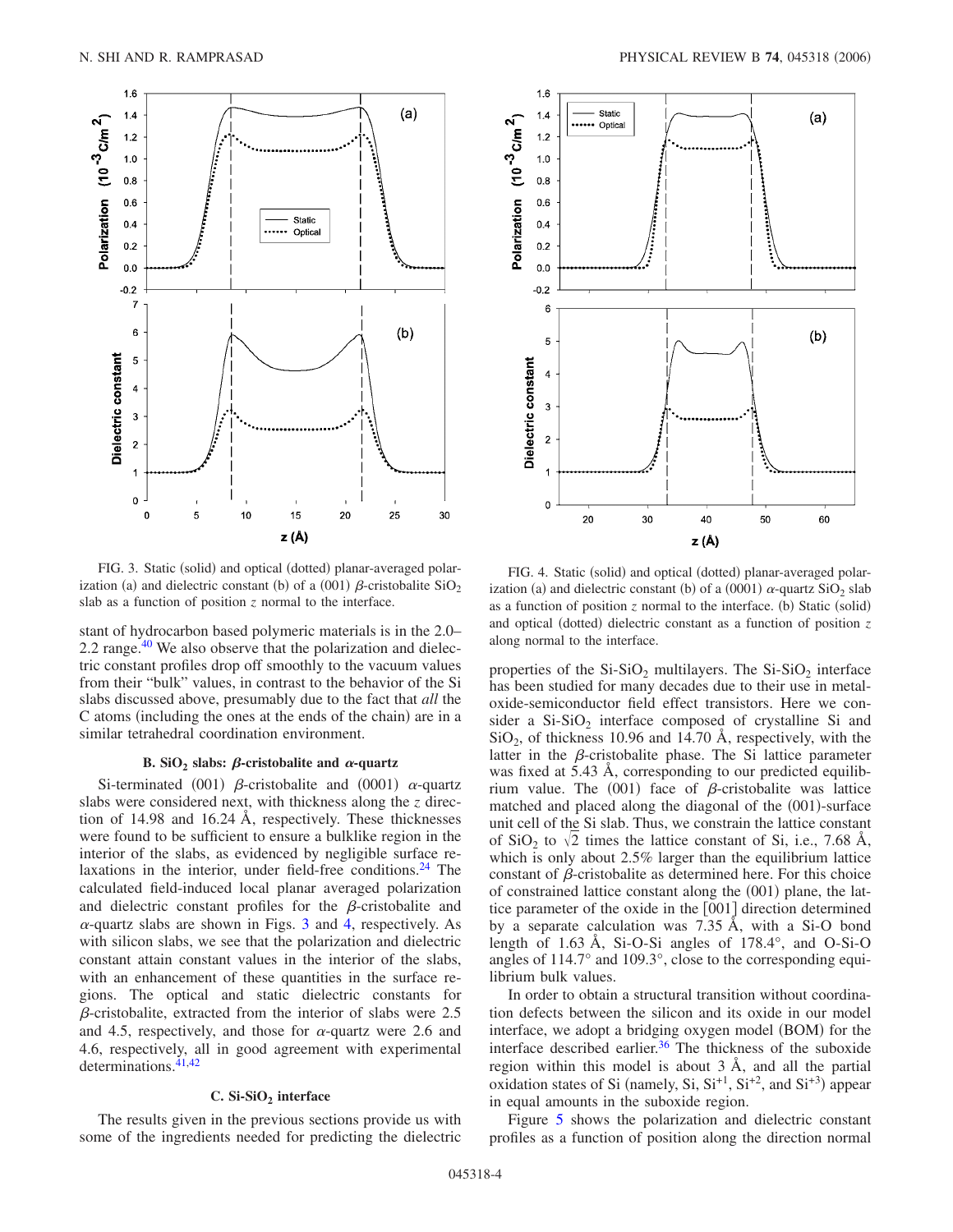<span id="page-4-0"></span>

<span id="page-4-1"></span>

FIG. 5. Static (solid) and optical (dotted) planar-averaged polarization (a) and dielectric constant (b) for the  $Si-SiO<sub>2</sub>$  stack as a function of position along a direction normal to the interface.  $SiO<sub>2</sub>$ is in the  $\beta$ -cristoballite phase.

to  $Si-SiO<sub>2</sub>$  interface. This same interface has been studied earlier, and polarization and dielectric constant profiles have been determined using the berry phase method. $11,12$  $11,12$  As shown in Fig. [5,](#page-4-0) for the combined two-component system, the dielectric properties in the interior of the  $SiO<sub>2</sub>$  and Si regions match perfectly with the properties of  $SiO<sub>2</sub>$  and Si taken separately. However, in the transition region between Si and  $SiO<sub>2</sub>$  that contains the entire interfacial oxide, we find that there is an enhancement of the static polarization and the dielectric constant, compared to those of the bulk and the oxide free surface. The deviation at the interface is due to the Si atoms that exist in partial oxidation states as pointed out earlier,<sup>11[,12](#page-5-7)</sup> and is also consistent with prior experimental<sup>9</sup> results.

### **D. Polymer-SiO<sub>2</sub> (** $\alpha$ **-quartz) interface**

We then studied the two-component polymer-SiO<sub>2</sub> chain system. Here,  $SiO<sub>2</sub>$  was assumed to be in the  $\alpha$ -quartz phase, and the polymer chain was approximated by a  $-C_{12}H_{25}$  molecule with a dangling bond. The end C atom of the  $-C_{12}H_{25}$ chain with a dangling bond was bonded to a surface Si atom of  $\alpha$ -quartz, and the structure was optimized in the absence of an external electric field. The relaxed interface was characterized by an O-Si-C angle of 113.0°, and a C-Si bond length of 1.89 Å. The first C-C bond length away from

FIG. 6. Static (solid) and optical (dotted) planar-averaged polarization (a) and dielectric constant (b) for the  $C_{12}H_{25}$ -SiO<sub>2</sub> stack as a function of position along a direction normal to the interface.  $SiO<sub>2</sub>$ is in the  $\alpha$ -quartz phase.

the interface within the hydrocarbon chain was 1.52 Å, the C-C-C angle along the axis was 112.0°, and the C-H bond length was 1.12 Å, characteristic of the isolated hydrocarbon chain.

Figure [6](#page-4-1) shows the local polarization and dielectric constant as a function of position along the slab surface normal for the polymer-SiO<sub>2</sub> system. We observe similar behavior of the dielectric constants as with the  $Si-SiO<sub>2</sub>$  interface. The dielectric constant in the interior of the  $SiO<sub>2</sub>$  and polymer chain regions match well with the corresponding experimental single component bulk values and there is an enhancement of the dielectric constant, compared to the onecomponent results at the interfaces and surface. In contrast to the  $Si-SiO<sub>2</sub>$  interface, the enhancement in the dielectric constant at the polymer- $SiO<sub>2</sub>$  interface is almost entirely in the  $SiO<sub>2</sub>$  side of the interface. Analysis of the Mulliken charges of the atoms indicates that the C atoms closest to the interface are in their nominal oxidation states (i.e., in oxidation states similar to that of C atoms in the interior of the polymer chain), whereas the Si and O atoms close to the interface are in varying oxidation states similar to that in the  $Si-SiO<sub>2</sub>$ case<sup>12</sup> (see also Sec. IV C). This is consistent with the deviation of the dielectric constant from the corresponding bulk value only on the  $SiO<sub>2</sub>$  side of the interface. It is likely that such a behavior is specific to the polymer-oxide interface model chosen here. Nevertheless, an enhancement of the di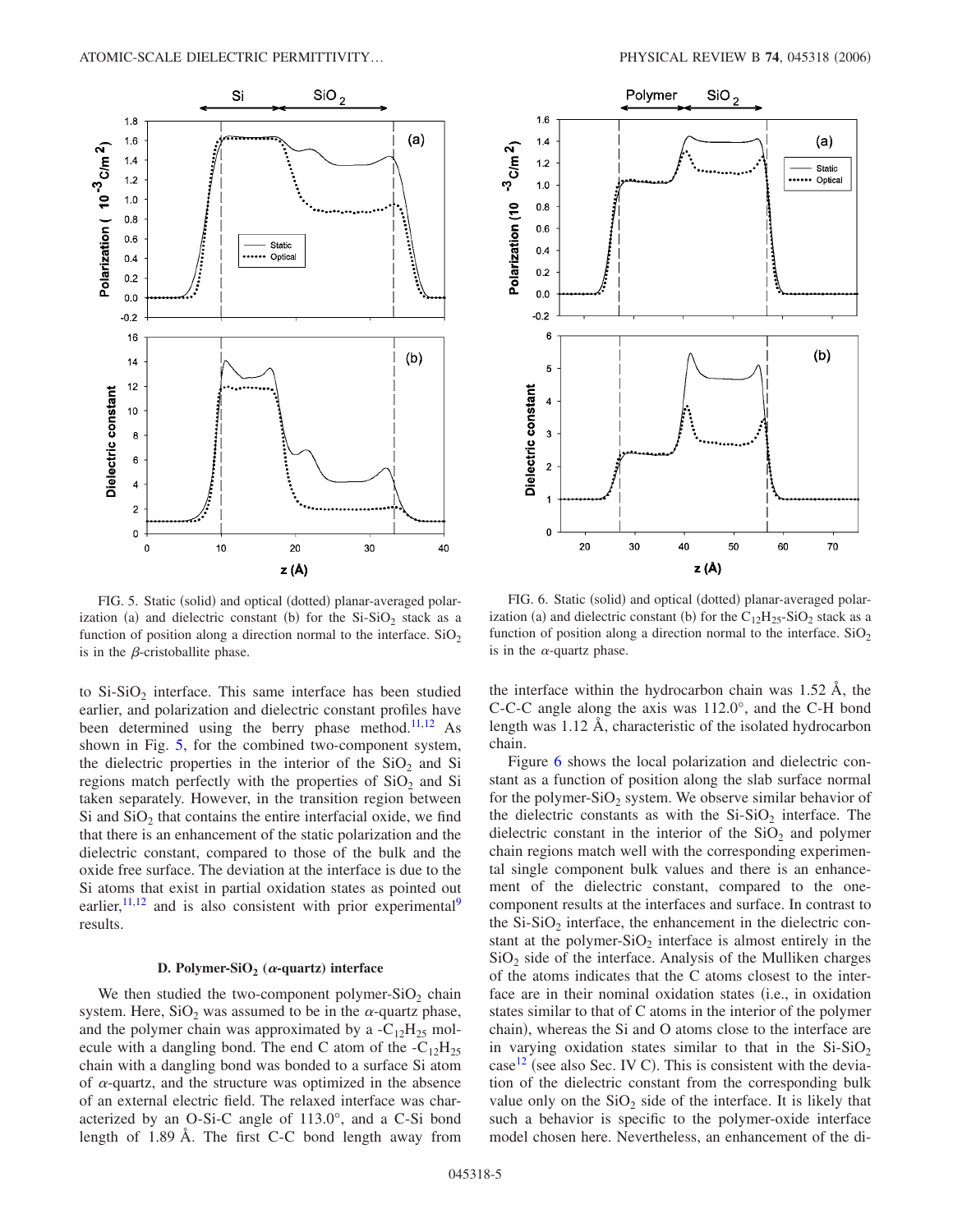electric constant at the  $SiO<sub>2</sub>$  side of the interface is expected to occur in general, as the Si-O bond is more polar than the bonds in polymer chains. Although a quantitative comparison with experiments concerning the enhancement in dielectric constants cannot be performed due to the unavailability of specific experimental data, it is worth mentioning that the calculated enhancement at the interface is consistent with recent experimental work on polymer-oxide composites, which display effective permittivities noticeably higher than that expected given the permittivity of the corresponding single component bulk values.<sup>6</sup>

While we have demonstrated the applicability of this method for just a few restricted situations, we believe that this simple procedure for calculating the position-dependent dielectric properties has a broader appeal. It can be systematically used in a study of the impact of a wide variety of interfaces and other types of atomic level disorder on the dielectric properties.

### **V. SUMMARY**

In summary, we have used standard density functional theory based calculations to study the dielectric properties of nanoscale multilayer multicomponent systems. We have calculated the local polarization and dielectric constant profiles over length scales of the order of interatomic distances for several one-component slab  $(Si, polymer, and SiO<sub>2</sub>)$  and two two-component slab  $(Si-SiO<sub>2</sub>)$  and polymer-SiO<sub>2</sub>) systems, using the charge density induced by an external constant finite electric field. We find that the local polarization and permittivity values approach that of the corresponding bulk systems within a few bulk interatomic spacings of the surfaces and/or interfaces. The calculated bulk optical and static electronic dielectric constant values are in excellent agreement with the experimental results and other more involved computational treatments. This work forms the groundwork for a more thorough analysis of the impact of surfaces, interfaces, and atomic level defects on the dielectric properties of a wide variety of nanostructured systems.

# **ACKNOWLEDGMENTS**

Partial support of this work by grants from the ACS Petroleum Research Fund and the Office of Naval Research is gratefully acknowledged.

- <span id="page-5-0"></span>1G. D. Wilk, R. M. Wallace, and J. M. Anthony, J. Appl. Phys. **89**, 5243 (2001).
- <span id="page-5-1"></span><sup>2</sup>A. I. Kingon, J. P. Maria, and S. K. Streiffer, Nature (London) 406, 1032 (2000).
- <span id="page-5-2"></span><sup>3</sup> S. S. Ray and M. Okamoto, Prog. Polym. Sci. 28, 1539 (2003).
- <sup>4</sup> Y. Rao and C. P. Wong, J. Appl. Polym. Sci. 92, 2228 (2004).
- 5S. OBrian, L. Brus, and C. B. Murray, J. Am. Chem. Soc. **123**, 12085 (2001).
- <span id="page-5-8"></span>6P. Murugaraj, D. Mainwaring, and N. Mora-Huertas, J. Appl. Phys. 054304, 98 (2005).
- <sup>7</sup> Y. Vo and C. P. Wong, J. Appl. Polym. Sci. 2228, 92 (2004).
- <span id="page-5-3"></span><sup>8</sup> R. C. Advincula, J. Dispersion Sci. Technol. **24**, 343 (2003).
- <span id="page-5-4"></span><sup>9</sup>C. M. Perkins, B. B. Triplett, P. C. Mclntyre, K. C. Saraswat, S. Haukka, and M. Touminen, Appl. Phys. Lett. **78**, 2357 (2001).
- <span id="page-5-5"></span>10H. S. Chang, H. D. Yang, H. Hwang, H. M. Cho, H. J. Lee, and D. W. Moon, J. Vac. Sci. Technol. B 20, 1836 (2002).
- <span id="page-5-6"></span>11F. Giustino, P. Umari, and A. Pasquarello, Phys. Rev. Lett. **91**, 267601 (2003).
- <span id="page-5-7"></span> $12$  F. Giustino and A. Pasquarello, Phys. Rev. B  $71$ , 144104 (2005).
- <span id="page-5-9"></span>13F. Detraux, Ph. Ghosez, and X. Gonze, Phys. Rev. Lett. **81**, 3297  $(1998).$
- 14R. H. French, S. J. Glass, F. S. Ohuchi, Y. N. Xu, and W. Y. Ching, Phys. Rev. B 49, 5133 (1994).
- 15G.-M. Rignanese, F. Detraux, X. Gonze, and A. Pasquarello, Phys. Rev. B **64**, 134301 (2001).
- <sup>16</sup>P. Umari and A. Pasquarello, Phys. Rev. Lett. **89**, 157602 (2002).
- <sup>17</sup>H. Fu and L. Bellaiche, Phys. Rev. Lett. **91**, 057601 (2003).
- <sup>18</sup> K. Kunc and R. Resta, Phys. Rev. Lett. **51**, 686 (1983).
- 19R. D. King-Smith and D. Vanderbilt, Phys. Rev. B **47**, 1651  $(1993).$
- $^{20}$ X. Zhao and D. Vanderbilt, Phys. Rev. B  $65$ , 233106 (2002).
- <span id="page-5-10"></span> $^{21}$ X. Zhao and D. Vanderbilt, Phys. Rev. B 65, 075105 (2002).
- <span id="page-5-11"></span>22Silvana Botti, Nathalie Vast, Lucia Reining, Valerio Olevano, and Lucio Claudio Andreani, Phys. Rev. Lett. 89, 216803 (2002).
- <span id="page-5-12"></span><sup>23</sup> R. Ramprasad and N. Shi, Phys. Rev. B **72**, 052107 (2005).
- <span id="page-5-13"></span><sup>24</sup> N. Shi and R. Ramprasad, Appl. Phys. Lett. **87**, 262102 (2005).
- <span id="page-5-14"></span>25C. Delerue, M. Lannoo, and G. Allan, Phys. Rev. B **68**, 115411  $(2003).$
- <span id="page-5-15"></span>26Xavier Cartoixa and Lin-Wang Wang, Phys. Rev. Lett. **94**, 236804 (2004).
- <span id="page-5-17"></span>27R. Martin, *Electronic Structure: Basic Theory and Practical* Methods (Cambridge University Press, New York, 2004).
- <span id="page-5-16"></span><sup>28</sup> J. D. Jackson, *Classical Electrodynamics* University of California, Berkeley, 1998).
- <span id="page-5-18"></span><sup>29</sup> J. M. Soler, E. Artacho, J. Gale, A. Garcia, J. Junquera, P. Ordejon, and D. Sanchez-Portal, J. Phys.: Condens. Matter **14**, 2745  $(2002).$
- <span id="page-5-19"></span>30T. A. Kirichenko, D. Yu, S. K. Banerjee, and G. S. Hwang, Phys. Rev. B 72, 035345 (2005).
- <span id="page-5-20"></span><sup>31</sup> J. Wang, H. Li, and R. Stevens, J. Mater. Sci. 27, 5397 (1992).
- <span id="page-5-21"></span> $32$  J. Adam and M. D. Rodgers, Acta Crystallogr. **12**, 951 (1959); R. E. Hann, P. R. Suttch, and J. L. Pentecost, J. Am. Ceram. Soc. 68, C-285 (1985).
- <span id="page-5-22"></span>33F. Liu, S. H. Garofalini, D. Kingsmith, and D. Vanderbilt, Phys. Rev. B 49, 12528 (1994).
- <span id="page-5-23"></span><sup>34</sup> N. R. Keskar and J. R. Chelikowsky, Phys. Rev. B **46**, 1 (1992).
- <span id="page-5-24"></span>35L. Levien, C. T. Prewitt, and D. J. Weidner, Am. Mineral. **65**, 140  $(1983).$
- <span id="page-5-25"></span>36N. Tit and M. W. C. Dharma-Wardana, J. Appl. Phys. **86**, 387  $(1999).$
- <span id="page-5-26"></span><sup>37</sup> R. W. G. Wyckoff, *Crystal Structure*, 4th ed. (Interscience, New York, 1974), and references therein.
- <span id="page-5-27"></span>38M. Rubinstein and R. Colby, *Polymer Physics* Oxford University